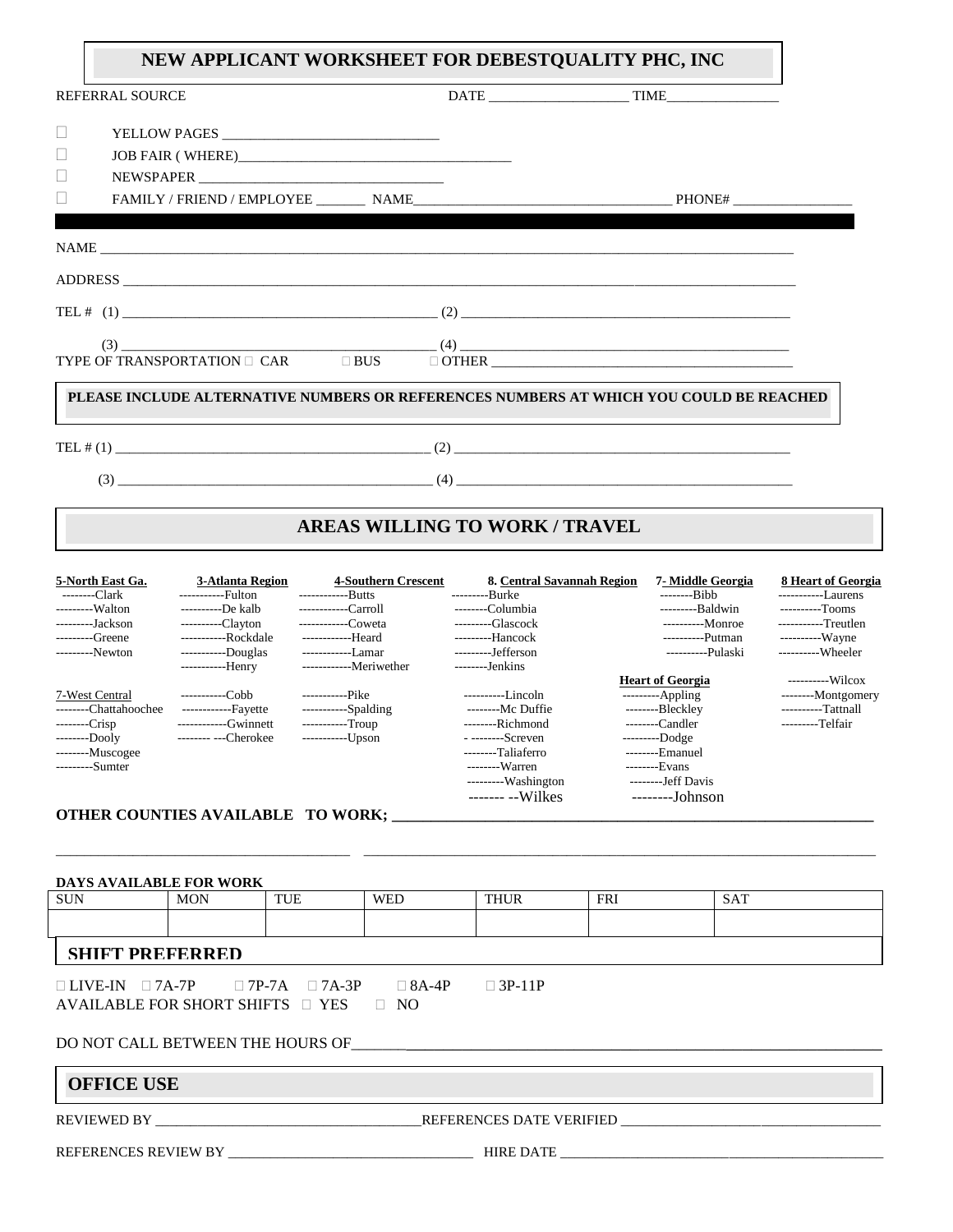# DEBESTQUALITY PRIVATE HOME CARE, INC.

**EMPLOYMENT APPLICATION**

DeBestQuality Private Home Care, Inc. is an equal opportunity employer. We adhere to policy of making employment decisions without regard to race, religion, color, national origin, sex, age, marital status, veteran status or disability. .

|                            |       |             | <b>Personal Information</b>                          |                         |              |     |  |
|----------------------------|-------|-------------|------------------------------------------------------|-------------------------|--------------|-----|--|
| <b>NAME</b>                |       |             | Date Of Birth                                        |                         |              |     |  |
|                            |       |             |                                                      | Social Security Number  |              |     |  |
| Last                       | First | Middle      |                                                      | License/Certification # |              |     |  |
| <b>Present Address</b>     |       |             |                                                      |                         |              |     |  |
| Street                     |       | City        |                                                      | County                  | <b>State</b> | Zip |  |
| <b>Contact Information</b> |       |             |                                                      |                         |              |     |  |
| Home Phone: (              |       | Work Phone: |                                                      |                         | Pager/Cell ( |     |  |
|                            |       |             | Please Answer the Following Questions With YES or NO |                         |              |     |  |

Have you ever been shown by any credible evidence to have abused, neglected, sexually assaulted, exploited, or deprived, any person or have subjected any person to serious injury as a result of intentional or grossly negligent misconduct as evident by an oral/written statement? **YES** [ ] **NO** [ ]

Have you ever been convicted of a felony that was not expunged or sealed in court? **YES** [ ] **NO** [ ]

| <b>JOB INTEREST</b>                                                                                                                                      |               |                |                             |        |                |                                                                                                                      |
|----------------------------------------------------------------------------------------------------------------------------------------------------------|---------------|----------------|-----------------------------|--------|----------------|----------------------------------------------------------------------------------------------------------------------|
|                                                                                                                                                          | $[$ $]$ $CNA$ | $\blacksquare$ | $[$ JLPN $]$                | [ ] RN |                | Minimum Salary Desired: \$                                                                                           |
| Specialty                                                                                                                                                |               |                |                             |        |                | [ ] Home Care<br>[ ] Home Visit                                                                                      |
| Have you previously applied for employment at DeBestQuality Private Home Care                                                                            |               |                |                             |        | $\lceil$   Yes | $\lceil$ 1 No                                                                                                        |
| Are you now working or have you ever worked for other agencies? If Yes which ones:                                                                       |               |                |                             |        |                |                                                                                                                      |
|                                                                                                                                                          |               |                | <b>EDUCATION</b>            |        |                |                                                                                                                      |
| ELEMENTARY / JUNIOR HIGH SCHOOL GRADE COMPLETE 1[] 2[] 3[] 4[] 5[] 6[] 7[] 8[]<br><b>ADDRESS</b><br>HIGH SCHOOLHIGHEST GRADE COMPLETED<br><b>ADDRESS</b> |               | 911            | $10[$ ] $11[$ ]<br>$12\Box$ |        |                | <b>GRADUATED</b><br>$YES \Box NO \Box$<br>YEAR GRADUATED<br><b>GRADUATED</b><br>$YES \Box NO \Box$<br>YEAR GRADUATED |
| NAME OF NURSING SCHOOL / COLLEGE<br><b>ADDRESS:</b><br>NURSE AIDE TRAINING SCHOOL ATTENDED:                                                              |               |                |                             |        |                | <b>GRADUATED</b><br>$YES \Box NO \Box$<br>YEAR GRADUATED<br><b>GRADUATED</b>                                         |
| NAME:<br><b>ADDRESS:</b>                                                                                                                                 |               |                |                             |        |                | NO <sub>□</sub><br>$YES \Box$<br>YEAR GRADUATED                                                                      |

| Please specify time available<br>Available to begin work: |     |     |     | [ ] Part Time [ ] Full Time |              |     |            |
|-----------------------------------------------------------|-----|-----|-----|-----------------------------|--------------|-----|------------|
|                                                           | Sun | Mon | Tue | Wed                         | <b>Thurs</b> | Fri | <b>Sat</b> |
| DAYS 7a-3p                                                |     |     |     |                             |              |     |            |
| EVENINGS 3a-11p                                           |     |     |     |                             |              |     |            |
| NIGHTS $11 p - 7a$                                        |     |     |     |                             |              |     |            |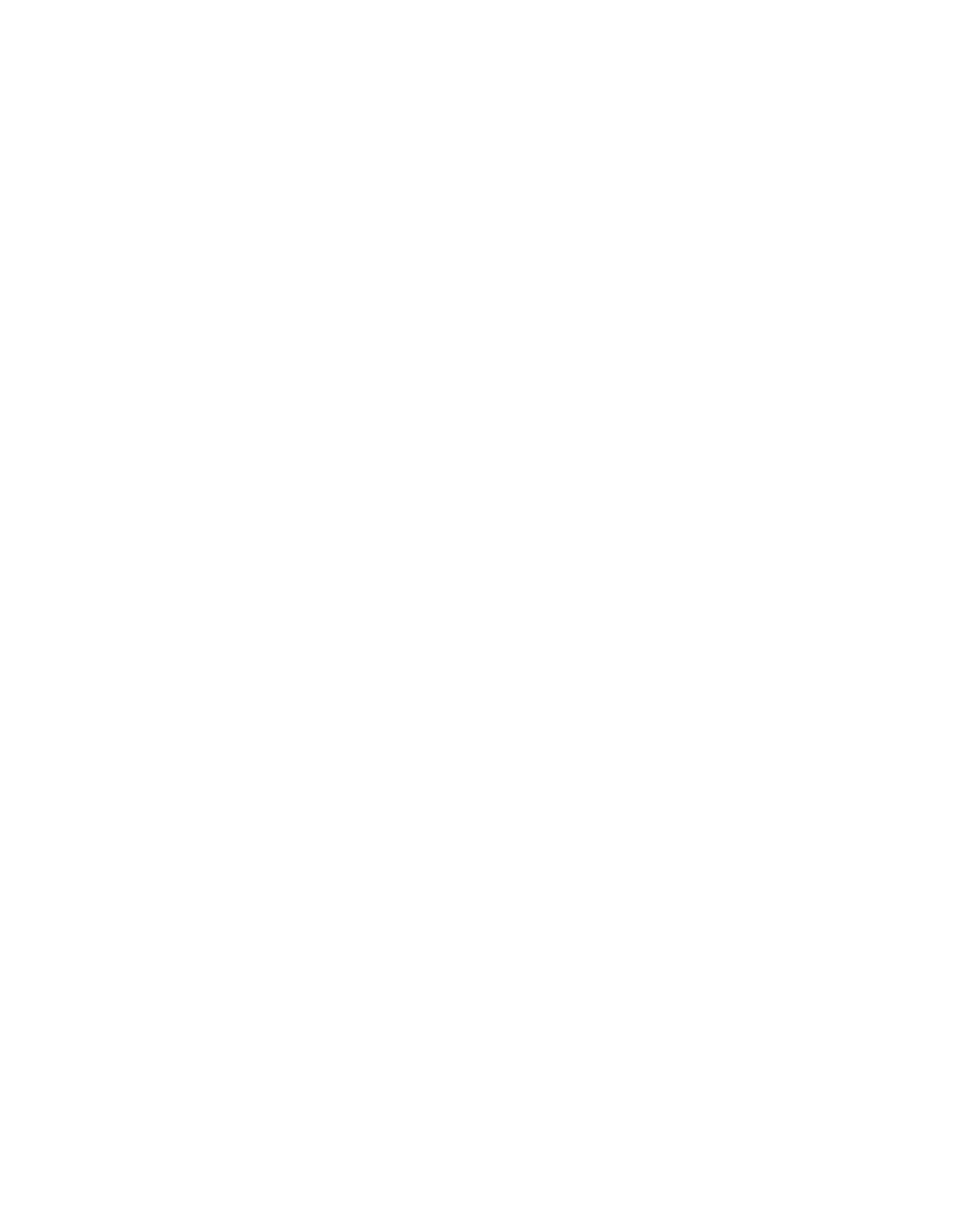|                    | <b>EMPLOYMENT HISTORY ( MUST HAVE 5 YRS OF EMPLOYMENT HISTORY)</b> |               |              |                                            |        |  |
|--------------------|--------------------------------------------------------------------|---------------|--------------|--------------------------------------------|--------|--|
| <b>EMPLOYER</b>    |                                                                    |               |              | <b>POSITION</b>                            |        |  |
| <b>ADDRESS</b>     |                                                                    |               |              | <b>DUTIES</b>                              |        |  |
| <b>CITY</b>        |                                                                    | <b>COUNTY</b> | <b>STATE</b> |                                            |        |  |
| <b>TELEPHONE</b>   |                                                                    |               |              | Dates Employed: From                       | To     |  |
| <b>SUPERVISOR</b>  |                                                                    |               |              | Annual Salary or Hourly Wage? (Circle one) |        |  |
| Reason for leaving |                                                                    |               |              | Beginning                                  | Ending |  |

| Employer           |        | Position     |              |                                                         |
|--------------------|--------|--------------|--------------|---------------------------------------------------------|
|                    |        | Duties:      |              |                                                         |
| Address            |        |              |              |                                                         |
|                    |        |              |              |                                                         |
| City               | County | <b>Slate</b> |              |                                                         |
| Telephone          |        |              | Supervisor   | To                                                      |
| Reason for Leaving |        |              |              | Annual Salary or Hourly Wage? (Circle one)              |
| Employer           |        |              |              | Position                                                |
| Address            |        |              |              | Duties:                                                 |
| City               | County |              | <b>State</b> |                                                         |
| Telephone          |        |              |              |                                                         |
| Supervisor         |        |              |              | Dates Employed: From_______                             |
| Reason for Leaving |        |              |              | Annual Salary or Hourly? Beginning _______ Ending______ |

| <b>Personal and Professional References</b> |                                 |                    |  |  |  |
|---------------------------------------------|---------------------------------|--------------------|--|--|--|
| Name                                        | [ ] Co-worker [ ] Friend Phone# | Years Known        |  |  |  |
| Name                                        | [ ] Co-worker [ ] Friend Phone# | <b>Years Known</b> |  |  |  |

|      |                                                                                                                                                                                                                                                                                                                                                                                                                                                                                                                                                                                                                                                                                                                                                                                        |         | <b>Additional Information</b>                |       |                             |                |  |
|------|----------------------------------------------------------------------------------------------------------------------------------------------------------------------------------------------------------------------------------------------------------------------------------------------------------------------------------------------------------------------------------------------------------------------------------------------------------------------------------------------------------------------------------------------------------------------------------------------------------------------------------------------------------------------------------------------------------------------------------------------------------------------------------------|---------|----------------------------------------------|-------|-----------------------------|----------------|--|
|      | Do you have hospital/Home Care/Nursing Home Experience?                                                                                                                                                                                                                                                                                                                                                                                                                                                                                                                                                                                                                                                                                                                                | Yes[]   | No [ ]                                       |       | If yes, where and how long? |                |  |
|      | Do you have any physical disabilities that preclude you from performing any work for which you are being considered?                                                                                                                                                                                                                                                                                                                                                                                                                                                                                                                                                                                                                                                                   |         |                                              |       |                             | No [ ]<br>Yes[ |  |
|      | Describe in detail                                                                                                                                                                                                                                                                                                                                                                                                                                                                                                                                                                                                                                                                                                                                                                     |         |                                              |       |                             |                |  |
|      | In Case Of Emergency Notify:                                                                                                                                                                                                                                                                                                                                                                                                                                                                                                                                                                                                                                                                                                                                                           |         |                                              |       |                             |                |  |
| Name |                                                                                                                                                                                                                                                                                                                                                                                                                                                                                                                                                                                                                                                                                                                                                                                        | Address |                                              | Phone |                             |                |  |
|      | How were you referred to DeBestQuality Private Home Care.?                                                                                                                                                                                                                                                                                                                                                                                                                                                                                                                                                                                                                                                                                                                             |         |                                              |       |                             |                |  |
|      | [ ] Job Fair [ ]QPHC Employee                                                                                                                                                                                                                                                                                                                                                                                                                                                                                                                                                                                                                                                                                                                                                          |         | [ ] Newspaper [ ] Internet [ ] Dept of Labor |       | [ ] Other Specify           |                |  |
|      | I hereby certify that all statements made on this application is accurate and true, complete, and correct to the best of my knowledge and believe and<br>realize that inclusion of false information or omission of material could result in <b>DISMISAL</b> of employment or REMOVAL of my application<br>from further consideration. I also hereby certify that I am not suffering from a communicable disease or mental disorder which would hinder my<br>job performance, nor have I been charged with or convicted of a crime involving abuse, neglect, exploitation, or deprivation of a child or adult. I<br>hereby authorize all my employers and police/sheriff dept. unless otherwise stated to release any and all information in regards to my employment as<br>requested. |         |                                              |       |                             |                |  |
|      | <b>Applicant Signature:</b>                                                                                                                                                                                                                                                                                                                                                                                                                                                                                                                                                                                                                                                                                                                                                            |         |                                              |       | Date                        |                |  |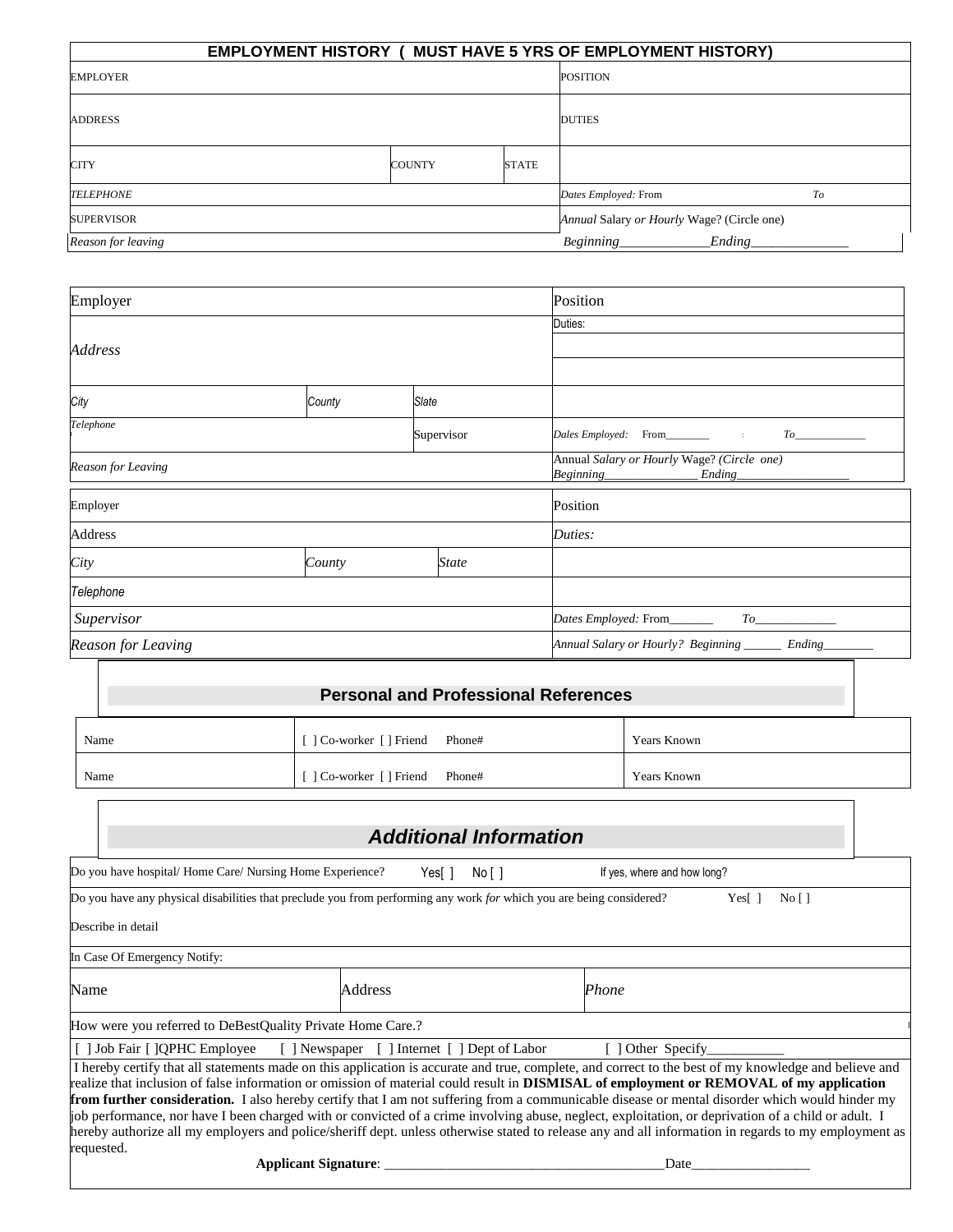# DEBESTQUALITY PRIVATE HOME CARE, INC.

# **EMPLOYMENT REFERENCES**

DATE: \_\_\_\_\_\_\_\_\_\_\_\_\_\_\_\_\_\_\_\_\_\_\_\_\_\_

Dear \_\_\_\_\_\_\_\_\_\_\_\_\_\_\_\_\_\_\_\_\_\_\_\_\_\_\_\_\_\_\_\_\_\_\_\_\_\_: Of \_\_\_\_\_\_\_\_\_\_\_\_\_\_\_\_\_\_\_\_\_\_\_\_\_\_\_\_\_\_\_\_\_\_\_\_\_\_\_\_\_\_\_\_\_

The importance of checking references on personnel working in a life/death situation cannot be overemphasized. The applicant whose signature appears below has given you as a source of reference. May we count on your assistance in substantiating the qualifications of our applicants? You can count on our strict confidence in handling any information you may want to let us have.

\_\_\_\_\_\_\_\_\_\_\_\_\_\_\_\_\_\_\_\_\_\_\_\_\_\_\_\_\_\_\_\_\_\_\_\_\_\_\_\_\_\_\_\_\_\_\_\_\_\_\_\_\_\_\_\_\_\_\_\_\_\_\_ \_\_\_\_\_\_\_\_\_\_\_\_\_\_\_\_\_\_\_\_\_\_\_

| <u> 1989 - Johann Barn, mars eta bat e</u><br>Dates Employed: From___________ To: ________<br>Position Held: <b>Provide</b><br>I hereby authorize the following information be released to DeBestQuality Private Home Care, Inc. |                                                                                                                  |  |  |  |  |  |  |  |
|----------------------------------------------------------------------------------------------------------------------------------------------------------------------------------------------------------------------------------|------------------------------------------------------------------------------------------------------------------|--|--|--|--|--|--|--|
|                                                                                                                                                                                                                                  |                                                                                                                  |  |  |  |  |  |  |  |
| $\sqsupset$ YES<br>$\sqcap$ YES<br>$\sqsupset$ YES                                                                                                                                                                               | <b>NO</b><br><b>NO</b><br><b>NO</b>                                                                              |  |  |  |  |  |  |  |
| applicant: exploration of the contract of the contract of the contract of the contract of the contract of the contract of the contract of the contract of the contract of the contract of the contract of the contract of the    |                                                                                                                  |  |  |  |  |  |  |  |
|                                                                                                                                                                                                                                  |                                                                                                                  |  |  |  |  |  |  |  |
|                                                                                                                                                                                                                                  |                                                                                                                  |  |  |  |  |  |  |  |
|                                                                                                                                                                                                                                  |                                                                                                                  |  |  |  |  |  |  |  |
| Please send me information on DeBestQuality Private Home Care, Inc.                                                                                                                                                              |                                                                                                                  |  |  |  |  |  |  |  |
|                                                                                                                                                                                                                                  | Do the above employment dates correspond to your records?<br>Does the above position correspond to your records? |  |  |  |  |  |  |  |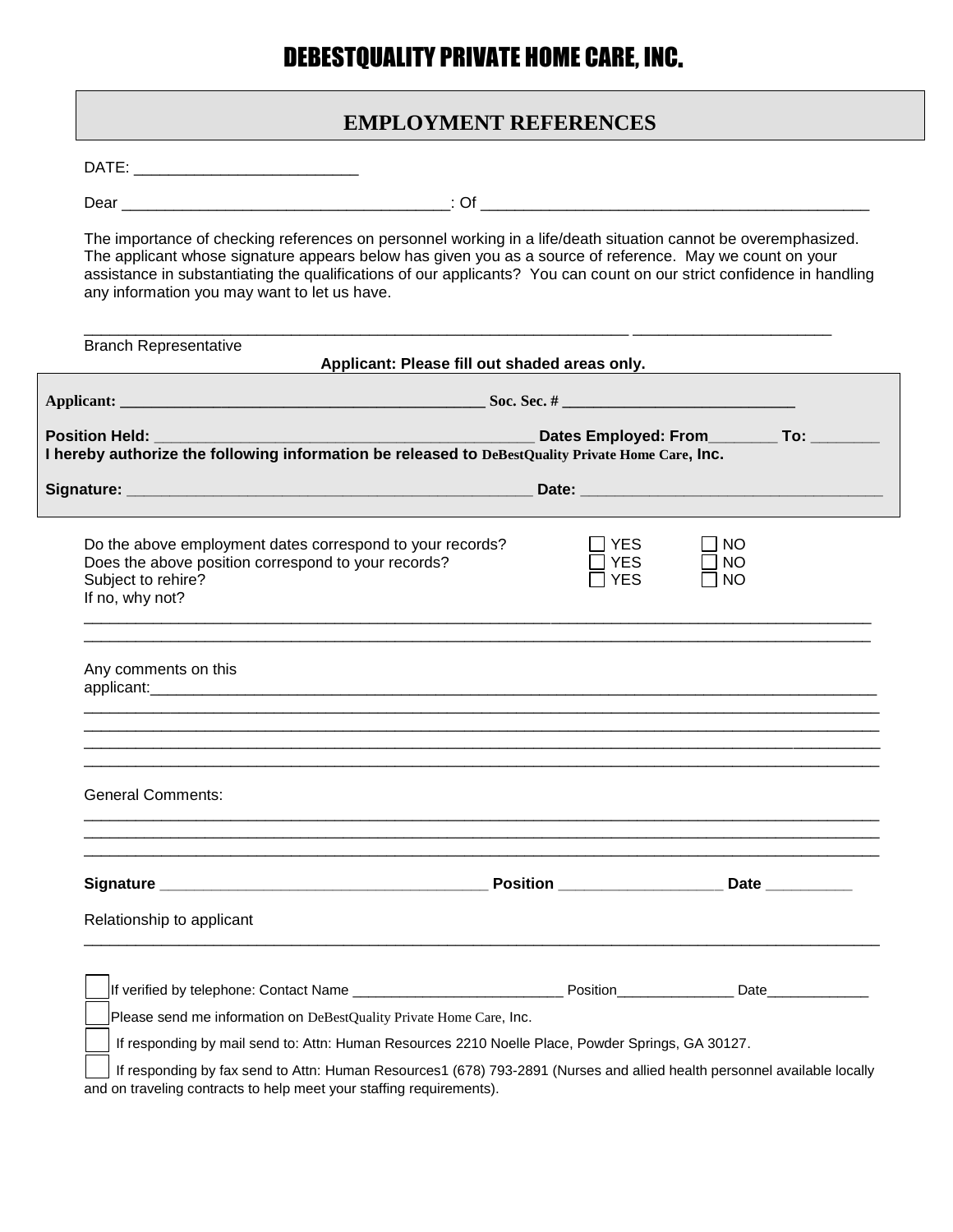# DEBESTQUALITY PRIVATE HOME CARE, INC.

# **EMPLOYMENT REFERENCES**

DATE: \_\_\_\_\_\_\_\_\_\_\_\_\_\_\_\_\_\_\_\_\_\_\_\_\_\_

Dear \_\_\_\_\_\_\_\_\_\_\_\_\_\_\_\_\_\_\_\_\_\_\_\_\_\_\_\_\_\_\_\_\_\_\_\_\_\_: Of \_\_\_\_\_\_\_\_\_\_\_\_\_\_\_\_\_\_\_\_\_\_\_\_\_\_\_\_\_\_\_\_\_\_\_\_\_\_\_\_\_\_\_\_\_

The importance of checking references on personnel working in a life/death situation cannot be overemphasized. The applicant whose signature appears below has given you as a source of reference. May we count on your assistance in substantiating the qualifications of our applicants? You can count on our strict confidence in handling any information you may want to let us have.

|                                                                                                                                                                                                                                                        | Applicant: Please fill out shaded areas only. |                                     |  |  |  |  |  |  |
|--------------------------------------------------------------------------------------------------------------------------------------------------------------------------------------------------------------------------------------------------------|-----------------------------------------------|-------------------------------------|--|--|--|--|--|--|
|                                                                                                                                                                                                                                                        |                                               |                                     |  |  |  |  |  |  |
|                                                                                                                                                                                                                                                        |                                               |                                     |  |  |  |  |  |  |
| I hereby authorize the following information be released to DeBestQuality Private Home Care, Inc.                                                                                                                                                      |                                               |                                     |  |  |  |  |  |  |
|                                                                                                                                                                                                                                                        |                                               |                                     |  |  |  |  |  |  |
| Do the above employment dates correspond to your records?<br>Does the above position correspond to your records?<br>Subject to rehire?<br>If no, why not?                                                                                              | YES.<br><b>YES</b><br><b>YES</b>              | <b>NO</b><br><b>NO</b><br><b>NO</b> |  |  |  |  |  |  |
| Any comments on this<br>applicant: exploration of the state of the state of the state of the state of the state of the state of the state of the state of the state of the state of the state of the state of the state of the state of the state of t |                                               |                                     |  |  |  |  |  |  |
| <b>General Comments:</b>                                                                                                                                                                                                                               |                                               |                                     |  |  |  |  |  |  |
|                                                                                                                                                                                                                                                        |                                               |                                     |  |  |  |  |  |  |
| Relationship to applicant                                                                                                                                                                                                                              |                                               |                                     |  |  |  |  |  |  |
|                                                                                                                                                                                                                                                        |                                               |                                     |  |  |  |  |  |  |
| Please send me information on DeBestQuality Private Home Care, Inc.                                                                                                                                                                                    |                                               |                                     |  |  |  |  |  |  |
| If responding by mail send to: Attn: Human Resources 2210 Noelle Place, Powder Springs, GA 30127, (678) 793-2891                                                                                                                                       |                                               |                                     |  |  |  |  |  |  |
| If responding by fax send to Attn: Human Resources (678) 793-2891                                                                                                                                                                                      |                                               |                                     |  |  |  |  |  |  |

(Nurses and allied health personnel available locally and on traveling contracts to help meet your staffing requirements).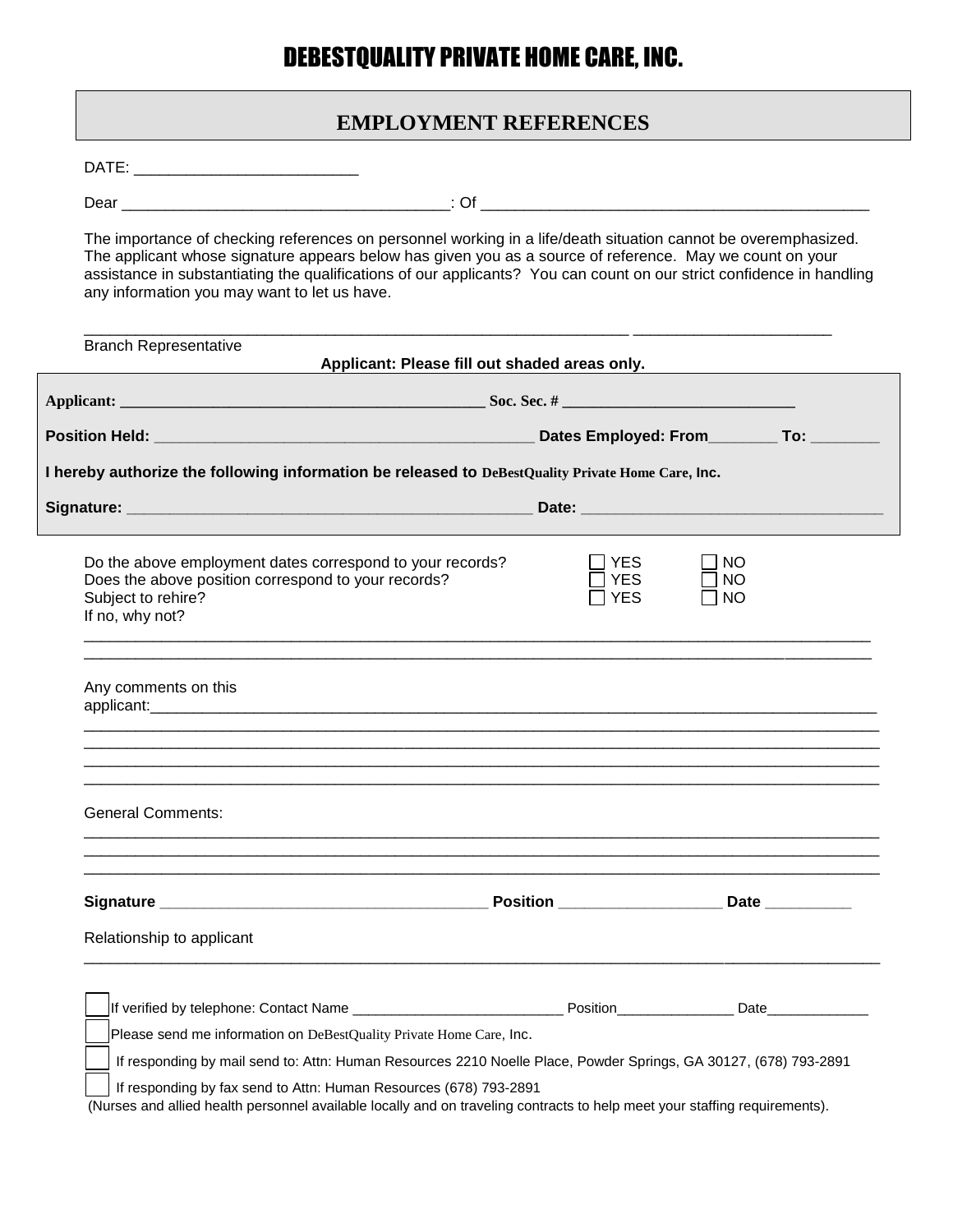# **COBB POLICE DEPARTMENT**

 **CHIEF OF POLICE**

**A State Certified Law Enforcement Agency**

**\_\_\_\_\_\_\_\_\_\_\_\_\_\_\_\_\_\_\_\_\_\_\_\_\_\_\_\_\_\_\_\_\_\_\_\_\_\_\_\_\_\_\_\_\_\_\_\_\_\_\_\_\_\_\_\_\_\_\_\_\_\_\_\_\_\_\_\_\_\_\_\_\_\_\_\_\_\_\_\_\_\_\_\_\_\_\_\_\_\_\_\_\_\_\_\_\_\_\_\_\_\_\_\_\_\_\_\_\_\_\_\_\_\_\_\_\_\_\_\_\_\_\_\_**

# **COBB POLICE DEPARTMENT CRIMINAL HISTORY CONSENT FORM**

**I hereby authorized DEBESTQUALITY PRIVATE HOME CARE, INC. to receive any Georgia criminal history record information pertaining to me which may be in the files of any state or any local criminal justice agency in Georgia.**

| <b>Full Name (Printed)</b> |      |                      |                               |  |  |  |  |
|----------------------------|------|----------------------|-------------------------------|--|--|--|--|
| <b>Address</b>             |      |                      |                               |  |  |  |  |
| <b>Sex</b>                 | Race | <b>Date of Birth</b> | <b>Social Security Number</b> |  |  |  |  |
| <b>Signature</b>           |      |                      |                               |  |  |  |  |
| <b>Date</b>                |      |                      |                               |  |  |  |  |

Special employment provisions (check if applicable)

 $\square$  Employment with medically disabled (Purpose code 'M')

 $\Box$  Employment with elderly care (Purpose code 'N')

 $\square$  Employment with children (Purpose code 'W')

# **One of the following must be checked:**

 $\Box$  This authorization is valid for 90/180 \_\_\_\_\_\_\_\_\_\_\_\_\_\_\_\_\_ (circle one) days from the date of signature  $\Box$  I,  $\Box$  is the above give my consent to the above named to perform periodic criminal history background checks for the duration of my employment with this company.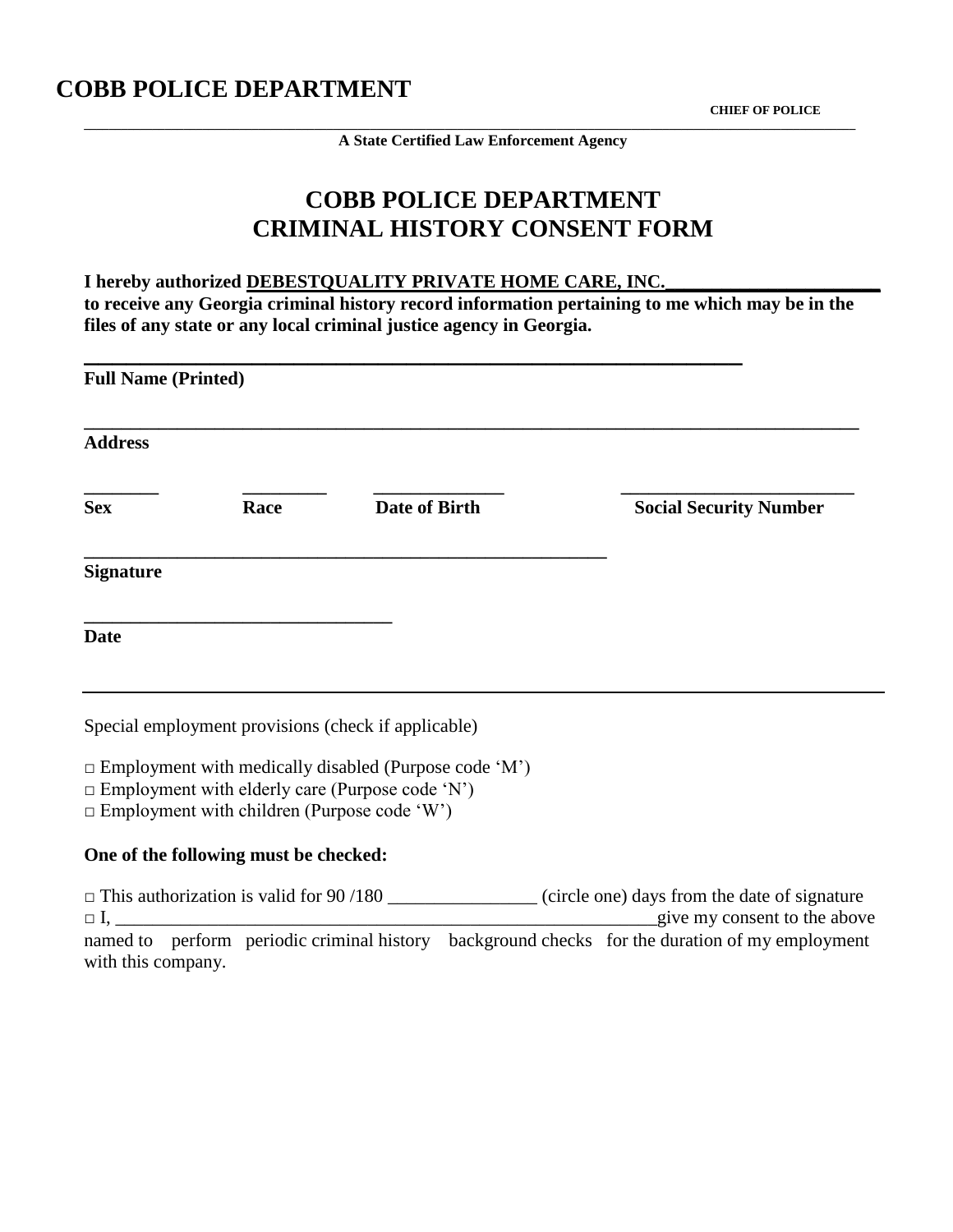# **DEBESTQUALITY PRIVATE HOME CARE, INC. EMPLOYEE PHYSICAL REPORT**

| <b>NAME</b> | <b>BIRTH DATE</b> | <b>SEX</b>       |                  |
|-------------|-------------------|------------------|------------------|
|             |                   | $MALE$ $\square$ | FFMAI F-<br>┒▃▃∟ |

### **MEDICAL HISTORY**

| PHYSICAL CONDITIONS KNOWN                                                                |            | <b>PROBLEMS</b> | <b>PLEASE ANSWER YES</b>                                                                                |
|------------------------------------------------------------------------------------------|------------|-----------------|---------------------------------------------------------------------------------------------------------|
| <b>PSYCHIATRIC PROBLEMS</b>                                                              | <b>YES</b> | <b>NO</b>       | <b>WORKERS COMP CASE PENDING</b>                                                                        |
|                                                                                          |            |                 | YES <sub>D</sub> NO <sub>D</sub>                                                                        |
| <b>DRUG DISORDERS</b>                                                                    |            |                 | PHYSICIAN PERMISSION TO WORK IF ANSWER IS YES<br>Ш                                                      |
| <b>COMMUNICABLE DISEASE</b>                                                              |            |                 | <b>FILLED FOR WORKERS COMP BEFORE</b>                                                                   |
|                                                                                          |            |                 | YES <sub>D</sub> NO <sub>D</sub>                                                                        |
| <b>PHYSICAL LIMITATIONS</b>                                                              |            |                 | ON MEDICAL LEAVE OF ABSENCE FROM ANOTHER JOB                                                            |
|                                                                                          |            |                 | YES <sub>□</sub> NO <sub>□</sub>                                                                        |
| <b>BLADDER, KIDNEY DISEASE</b>                                                           |            |                 | <b>HAVE MEDICAL COVERAGE</b>                                                                            |
|                                                                                          |            |                 | YES <sub>D</sub> NO <sub>D</sub>                                                                        |
| <b>HIGH BLOOD PRESSURE</b>                                                               |            |                 | <b>HOSPITALIZED THIS PAST YEAR</b><br>YES <sub>D</sub> NO <sub>D</sub>                                  |
|                                                                                          |            |                 |                                                                                                         |
| <b>HERNIA RUPTURE</b>                                                                    |            |                 | <b>HAD SURGERY THIS PAST YEAR</b><br>YES <sub>0</sub> NO <sub>D</sub>                                   |
|                                                                                          |            |                 |                                                                                                         |
| <b>CANCER MALIGNANCY</b>                                                                 |            |                 | <b>ARE YOU PREGNANT</b><br>YES <sub><math>\square</math></sub> NO $\square$ IF YES HOW MANY MONTHS ____ |
| <b>SKIN DISEASE</b>                                                                      |            |                 | CHILDBIRTH THIS PAST YEAR YES nO n                                                                      |
|                                                                                          |            |                 |                                                                                                         |
| <b>HEADACHES FROM HEAD INJURIES</b>                                                      |            |                 | YES TO ANY OF THESE QUESTIONS PLEASE EXPLAIN                                                            |
| RHEUMATIC FEVER, HEART DISEASE                                                           |            |                 |                                                                                                         |
| <b>SPILEPSY FAINTING SPELLS</b>                                                          |            |                 |                                                                                                         |
| <b>TUBERCOLOSIS</b>                                                                      |            |                 |                                                                                                         |
| <b>STROKE, PARALYSIS</b>                                                                 |            |                 |                                                                                                         |
| <b>EYE, EAR, THYROID PROBLEMS</b>                                                        |            |                 |                                                                                                         |
| <b>DIABETES</b>                                                                          |            |                 |                                                                                                         |
| <b>ASTHMA</b>                                                                            |            |                 |                                                                                                         |
|                                                                                          |            |                 |                                                                                                         |
| <b>STOMACH, BOWEL PROBLEMS</b><br><b>IDMONDIALE COMPAINANT MORE LORD BLDLOD MEMORIAL</b> |            |                 |                                                                                                         |

IF MEDICAL CONDITION NOT LISTED PLEASE MENTION\_\_\_\_\_

**LIST ALLERGIES:** 

**1. ANIMALS DOGS** □ **CATS □ BIRDS**□ **OTHER** □ **\_\_\_\_\_\_\_\_\_\_\_\_\_\_\_\_\_\_\_\_\_\_\_\_\_\_\_\_\_\_\_\_\_\_\_\_\_\_\_\_\_\_\_\_\_\_\_\_ EXPLAIN: \_\_\_\_\_\_\_\_\_\_\_\_\_\_\_\_\_\_\_\_\_\_\_\_\_\_\_\_\_\_\_\_\_\_\_\_\_\_\_\_\_\_\_\_\_\_\_\_\_\_\_\_\_\_\_\_\_\_\_\_\_\_\_\_\_\_\_\_\_\_\_\_\_\_\_\_\_\_\_\_\_**

### **SMOKER:**

- 
- -

**1. NON-SMOKER YES □ NO □ NOTE: SMOKING IS NOT ALLOWED IN OR AROUND CLIENT'S HOME** 2. ALLERGIC TO SMOKE YES □ NO □ SOMECLIENT'S ARE ALLERGIC TO SMOKE OF CIGARETTES AND OTHER 3 SMOKES ONLY AT HOME YES □ NO □ HIGH PERFUMED ODORS. PLEASE BE MINDFUL OF THIS FACT.

**4. NEEDS SMOKE BREAKS EVERY \_\_\_\_\_\_\_\_\_\_\_MINUTES\_\_\_\_\_\_\_\_HOURS**

**REQUIRED FOR HOME CARE WORKERS TB TEST** □ **X RAY** □ **DATES TAKEN 1. 2 3**.\_\_\_\_\_\_\_\_\_\_\_\_\_\_\_\_\_ **RESULTS 1.POSITIVE** □ **2.POSITIVE** □ **3.POSITIVE** □ NOTE: **MUST FILL OUT SYMPTOMS CHECK FORM AND NEED CHEST X RAY RESULTS 1.NEGATIVE** □ **2.NEGATIVE** □ **3.NEGATIVE** □ **OFFICE USE ONLY : CLEARANCE TO WORK<br>YES <b>D** NO<sub>D</sub> INITIAL **YES** □ **NO**□ **INITIAL \_\_\_\_ YES** □ **NO**□ **INITIAL\_\_\_\_ YES** □ **NO**□ **INITIAL \_\_\_\_ PENDING** □ **CLEARANCE TO WORK MUST BE GIVEN BY RN/ OR LPN**

- -
-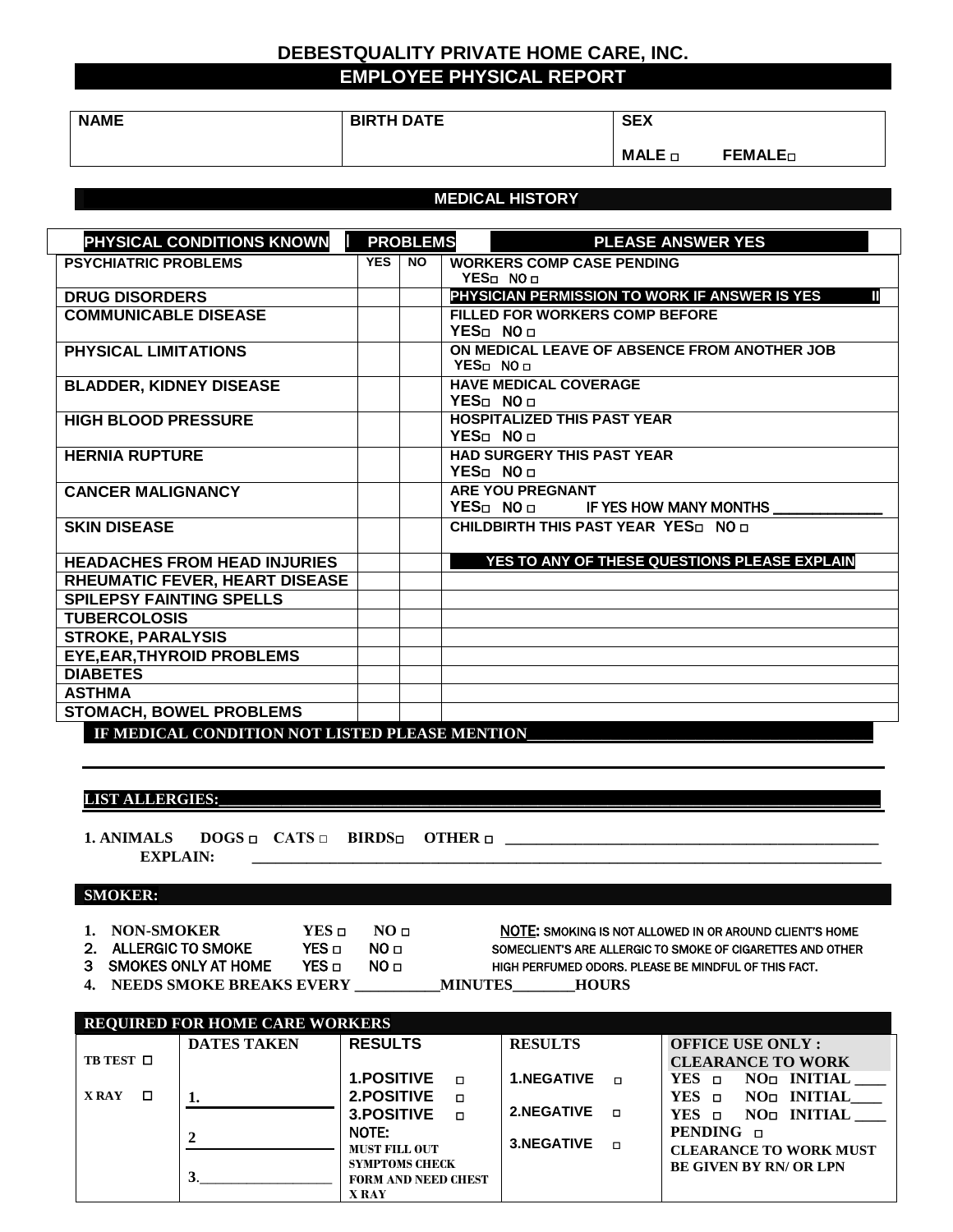### **DEBESTQUALITY PRIVATE HOME CARE, INC. EMPLOYEE POLICIES AND PROCEDURES**

Every employee or independent contractor is expected to conduct themselves in a professional manner while in the client's home or workplace. You are depended upon to arrive at assigned client's home on time and in proper uniform. Once working, you are expected to provide quality patient care and or services according to your job classification and description. You must follow the policies and procedures of the Medicaid / Medicare program as well as DeBestQuality Private Home Care, Inc.

### **THE FOLLOWING IS GROUNDS FOR DISMISSAL AND MAY RESULT IN DISQUALIFICATION FOR UNEMPLOYMENT BENEFITS**

### **PLEASE READ AND CHECK OFF:**

**[** ] All information about the client must be kept confidential (HIPPA policies and procedures must apply to all clients information)

[ ] An unusual amount of cancellations (2 (two) cancellations in 30 days called in after 4pm to on call manager.

[ ] A no-show for a previously confirmed shift (neglecting to call office to cancel shift) will result in 2 months suspension for booking shifts

[ ] Habitual tardiness as reported by the client

[ ] Failure to provide all required documentation ( CPR, FIRST AIDE ,TB certification completed IN-SERVICES) for personnel files.

- [ ] Falsification of records or timesheets.
- [  $\Box$ ] Client complaints caused by poor performance on an assignment.
- [ ] Insubordination to administrative staff.
- [ ] Non-compliance to OSHA/ Infection Control Standards or with Drug Free Workplace Policies.
- [ ] Theft of client's property, borrowing money or other items from the client.
- [ ] Sleeping while on an assignment, live –in cases need more clarification.
- [ ] Illegal possession or attempting to take part in illegal sale and trafficking of illegal drugs or contraband.
- [ ] Willful disregard for clients' and DeBestQuality Private Home Care's policy.
- [ ] Unauthorized removal of property belonging to client e.g. food, drinks etc.
- [ ] Smoking in authorized areas.

[ ] Excessive use of cell phone or blue tube while in home while providing client care with excessive incoming and outgoing personal calls.( Cell phones are to be used for emergencies or communicating with the DeBestQuality Private Home Care office).

- [ ] Spreading malicious rumors or gossip about co-workers, the clients, or DeBestQuality Private Home Care.
- [ ] Leaving work early without contacting the staffing coordinator.

[ ] Employees can not accept any gifts or valuables without permission from DeBestQuality Private Home Care, Inc.

## **REQUIREMENTS FOR CONTINUED EMPLOYMENT WITH DEBESTQUALITY PRIVATE HOME CARE, INC.**

[ ] Report to work 15 minutes before the assigned time of arrival to the client's home .

[ ] Must attend orientation session and read orientation handbook .Arrangements regarding orientation will be made for the specific client assigned to work with.

[ ] All services are to be provided in accordance with the Private Home Care and CCSP/SOURCE/ ICWP Policies and Procedures.

[ ] You must call –in 24 hours prior to start of the assigned time to do the home visit, to ensure time enough for the client to be covered by a fill –in home care aide. On weekends, call-outs will be considered an incident of absenteeism. Unless explained by a doctor's note or a verifiable excuse.

[ ] Two absences with-in 30 days that was not pre-scheduled (or called in between the hours of 8am and 4 pm office hours) or called in less than 24 hours will result in a 2 (two ) month suspension, for new assignments and removal from assigned clients unless accompanied by a verifiable excuse or doctor's note.

[ ] All employees are expected to maintain telephones and to keep communication open with the staffing coordinator.

[ ] Employees are required to work at least 1 (one) out of 30 (thirty) days to retain an active status, unless prior arrangement have been made with DeBestQuality Private Home Care.

[ ] It is the employee's responsibility to report all work related injuries to DeBestQuality Private Home Care. Immediately (within 24 hours).Failure to do so may waiver DeBestQuality Private Home Care's responsibilities making the employee responsible for the cost of needed care.

### **SIGNED BY NEW EMPLOYEES AND WITNESSED DURING THE EMPLOYMENT PROCESS**

**I\_\_\_\_\_\_\_\_\_\_\_\_\_\_\_\_\_\_\_\_\_\_\_\_\_\_\_\_\_\_\_\_\_\_\_\_\_\_\_\_\_\_\_\_\_\_ (Print Name) have read and understand the above Policies and Procedures set by DeBestQuality Private Home Care, Inc. and by signing I agree to uphold these Policies and Procedures**

**\_\_\_\_\_\_\_\_\_\_\_\_\_\_\_\_\_\_\_\_\_\_\_\_\_\_\_\_\_\_\_\_\_\_\_\_\_\_\_\_\_\_\_\_\_\_ \_\_\_\_\_\_\_\_\_\_\_\_\_\_\_\_\_\_\_\_\_\_ \_\_\_\_\_\_\_\_\_\_\_\_\_\_\_\_\_\_\_\_\_\_\_\_\_\_\_**